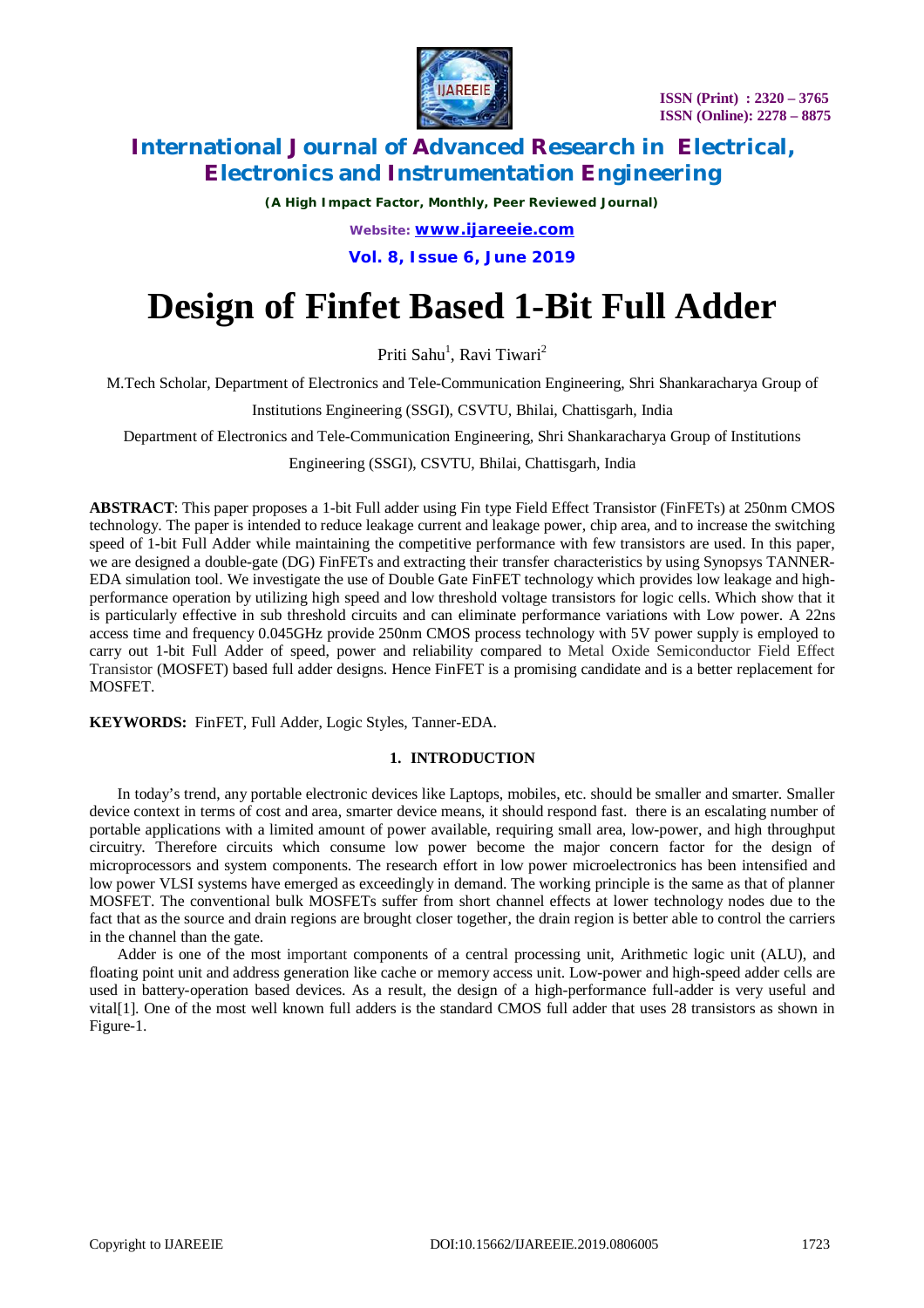

*(A High Impact Factor, Monthly, Peer Reviewed Journal)*

*Website: [www.ijareeie.com](http://www.ijareeie.com)*

**Vol. 8, Issue 6, June 2019**



**Figure 1.Schematic of conventional Full Adder**

In this paper, we present a 1-bit full-adder circuit, which uses 10 transistors with suitable power consumption and delay performance. The basic advantage of 10 transistors full adders are-low area compared to higher gate count full adders, lower power consumption, and lower operating voltage<sup>[2]</sup>-[3]. It becomes more and more difficult and even outmoded to keep full voltage move backward and forward operation as the designs with fewer transistor count and lower power consumption are pursued. The basic disadvantage of the 10 transistors full adders are suffering from the thresholdvoltage loss of the pass transistors. They all have double threshold losses in full adder output terminals. These drawbacks were overcome in this paper by applying Double gate FINFET technique to 10 Transistor 1-Bit full adder design. Double Gate FINFET has two electrically independent gates, which gives the circuit designer more flexibility in design[1]. The power consumed for any given function in CMOS circuit must be reduced for either of the two different reasons: One of these reasons is to reduce heat dissipation in order to allow a large density of functions to be incorporated on an IC chip. Any amount of power dissipation is worthwhile as long as it doesn't degrade overall circuit performance. The other reason is to save energy in battery operated instruments same as electronic watches where the average power is in microwatts[5].

### **Full Adder Circuit Design**

The addition is the most basic arithmetic operation and usually used in any digital electronic devices and arithmetic logic unit (ALU) to add any value of numbers. The commonly used adder cell is full adder where three inputs i.e. A, B and  $C_{in}$  will be added together to calculate the output of Sum and  $C_{out}$  [7]. The expression for Sum and  $C_{out}$  is given by:

Sum = 
$$
A XOR B XOR C in
$$
 ................. (1)  
Count =  $A.B + C in$  ( $A XOR B$ ) ................. (2)

Where the above Equations are generated from the truth table of 1-bit full adder as shown in Table 1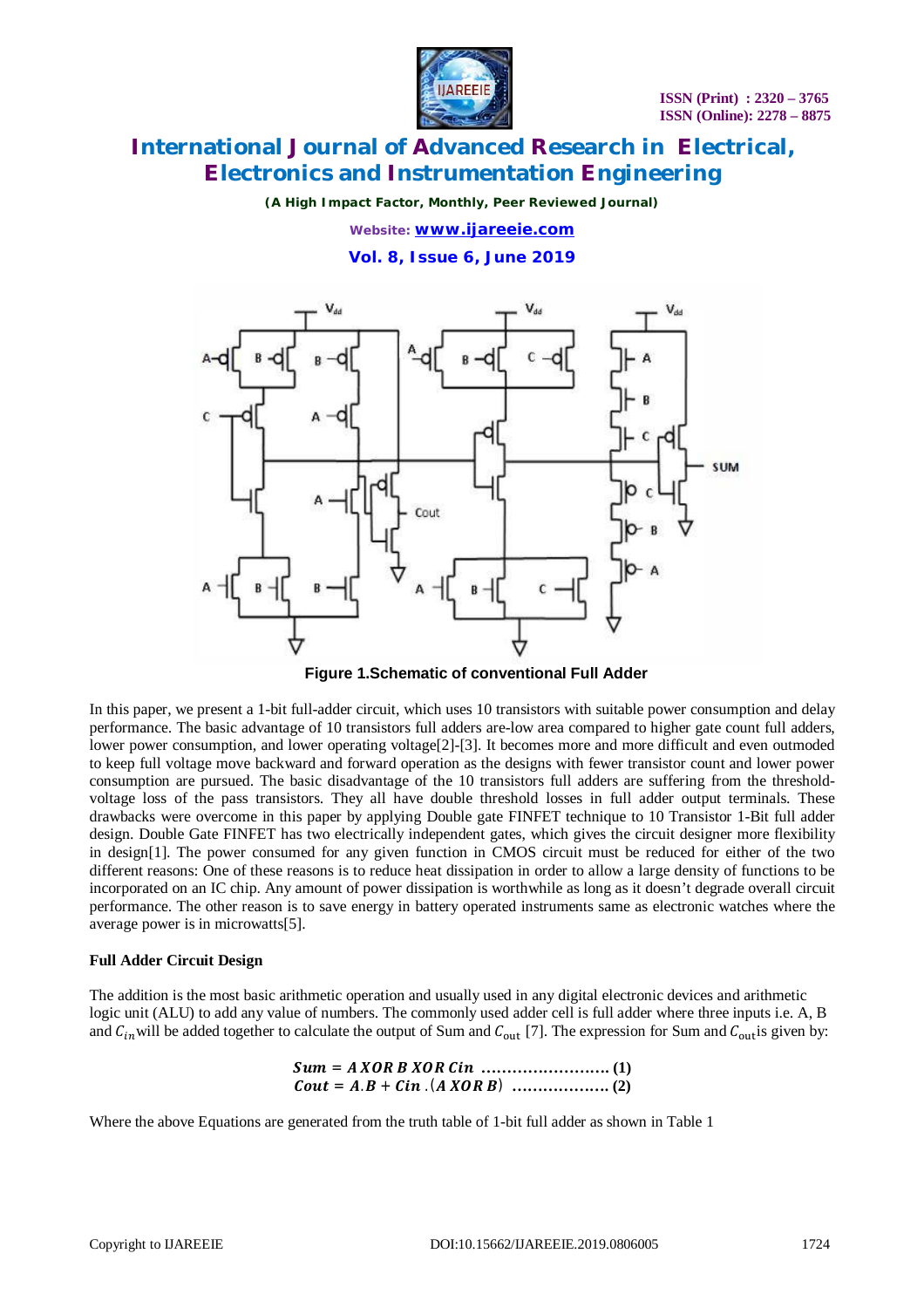

*(A High Impact Factor, Monthly, Peer Reviewed Journal)*

*Website: [www.ijareeie.com](http://www.ijareeie.com)*

**Vol. 8, Issue 6, June 2019**

### **INPUTS OUTPUTS A B CIN SUM OUT 0 0 0 0 0**  $0$  | 0 | 1 | 1 | 0 **0 1 0 1 0 0 1 1 0 1 1 0 0 1 0 1 0 1 0 1 1 1 0 0 1 1 1 1 1 1**

### **Table-1: Truth Table of 1-bit full Adder**

### **FinFET**

In a parallel transistor, there are two transistors with their source and drain terminals tied together. FinFETs were first introduced by Profs. Chenming Hu,Tsu-Jae King-Liu and Jeffrey Bokor at the University of California in 1999. Most chipmakers are currently developing technologies based on FinFET. These include IBM, Intel, TSMC, GlobalFoundries, SMIC, Qualcomm AMD, and Motorola. FinFETs are 3d structures that rise above the substrate and resemble a fin. The 'fins' form the source and drain, effectively and in this way, they enable more volume than a traditional planar transistor for the same area. The gate wraps around the fin, and this gives more control of the channel as there is sufficient length for the control. Also as the channel has been extended there is very little current to leak through the body when the device is in the 'off' state. This also allows the use of lower threshold voltages and it results in better performance and lower power dissipation. The gate orientation is at right angles to the vertical fin. And to traverse from one side of the fin to the other it wraps over the fin, enabling it to interface with three sides of the fin or channel.

### **FinFET Structure**

FinFET is non planar double gate transistor built on Silicon on Insulator (SOI) substrate. The important characteristics of the FinFET are that the conducting channel is enfolding by the thin silicon fin, which creates the gate device. The effective channel length of the device is determined by the thickness of the fin. It is called FinFET because the thin channel region stands vertically similar to the fin of a sandwich between the source and the drain regions. The gate covers around the body from three sides and therefore reduces the short channel effect (SCE). A parallel transistor pair consists of two transistors with their source and drain terminals tied together. The second gate which is added opposite to the traditional gate. Due to problems in aligning the front and back gates, as well as in buildings a low resistance to the back gate, DGFETs are difficult to fabricate.

The FinFET has been developed to overcome the problem faced by DGFET. Double gates for FinFETs provide effective control of the short channel effects. It can also be exploited to reduce the number of transistors for implementing logic functions [6].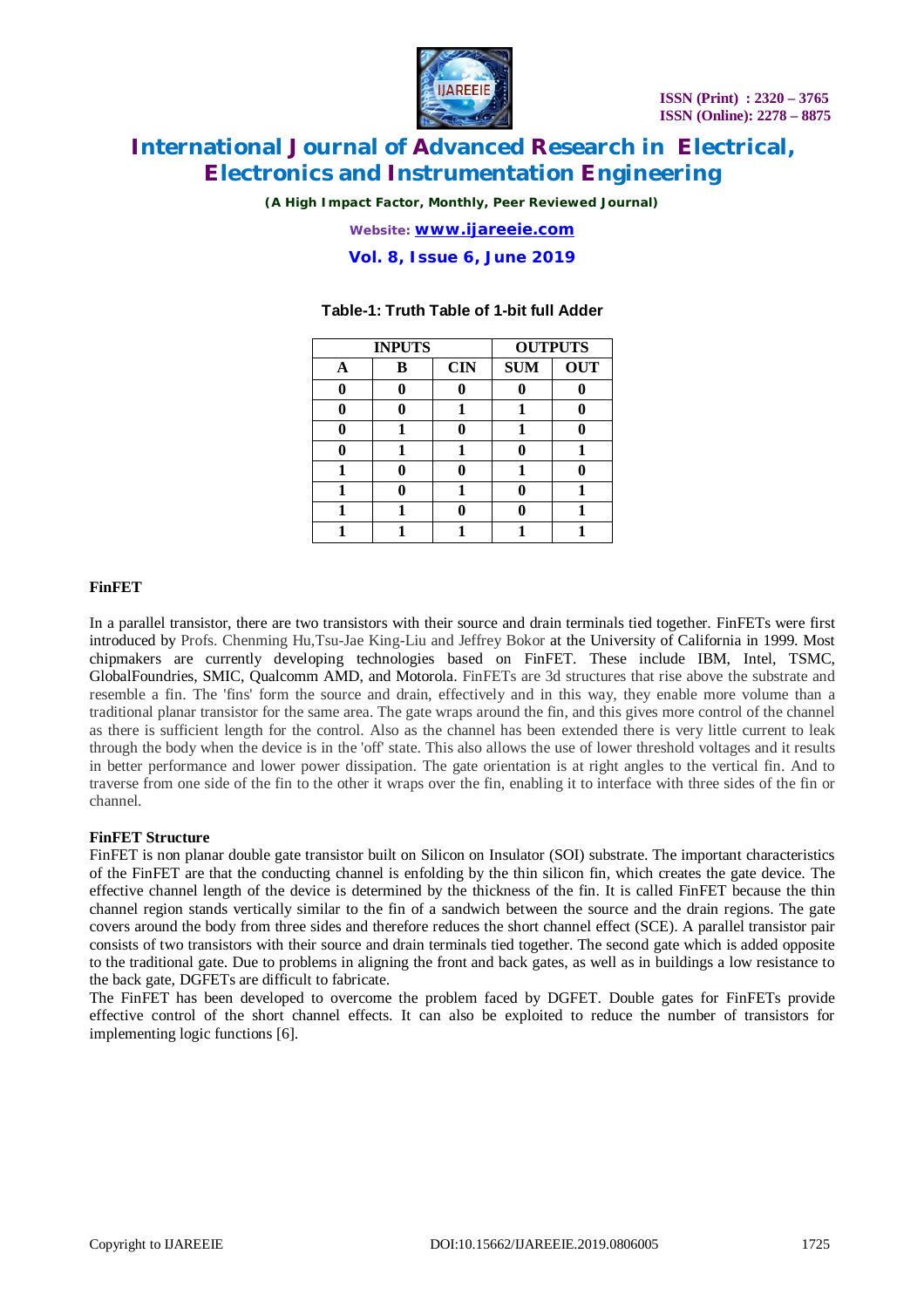

*(A High Impact Factor, Monthly, Peer Reviewed Journal)*



**Figure. 2: FinFET Structure**



**Figure. 3: FinFET Symbol**

### **Complementary MOS Logic Style (CMOS)**

Complementary MOS logic style is a combination of two networks; the Pull-up Network (PUN) and the Pull-down Network (PDN). The Pull-up Network consists of PMOS transistors and Pull down Network consists of NMOS devices. The function of Pull up Network is to provide a connection between gate output and Vdd, anytime the output of the gate is meant to be high. Similarly, the function of Pull down Network is to provide a connection between gate output and GND anytime the output of the gate is meant to be low. The Pull-up Network and Pull down Network are mutually exclusive to each other. The noise margin and propagation delay depends on the input patterns.

### **1-Bit Complementary MOS (CMOS) Full Adder**

The CMOS full adder has 28 transistors in the design and it is the simplest implementation based on the above equations. The circuit of CMOS 1-bit full adder is as shown in Figure 4. This design has its advantages and disadvantages. The advantages include high noise margin is very reliable to low voltage. However, a high number of transistors may result in large power consumption, high input loads and requires larger Silicon area in a wafer. It also stated that this design may introduce more delay because Sum is generated from  $C_{\text{out}}$  as input as can be observed from Figure 4 and Figure 5.

Figure 4 shows a symmetric design which is called as CMOS-Bridge. This design generated Carry and Sum with 20 transistors, here using two inverters for improving the driving capability and produce Carry and Sum. The design uses 24 transistors. The output waveforms are following the truth table 1 of a full adder. Figure 6 shows a proposed symmetric design and implementation of Double-Gate Circuit with shorted gate mode which is called as FinFET Bridge. Full adder is a logical circuit with the three inputs  $(A, B \text{ and } C_{in})$  and two outputs that are called Sum and Carry. Full adder is one of the core for the arithmetic processors, Full adder is one of the cores for the arithmetic processors, therefore by increasing the performance of full adder thereby the performance of processors is also increased. The improvement in performance which thereby decreases propagation delay. This design generates  $C_{\text{out}}$ and Sum with 20 transistors, the use of two inverters is to improve the driving capability and produce Carry and Sum. Here also the design uses 24 transistors.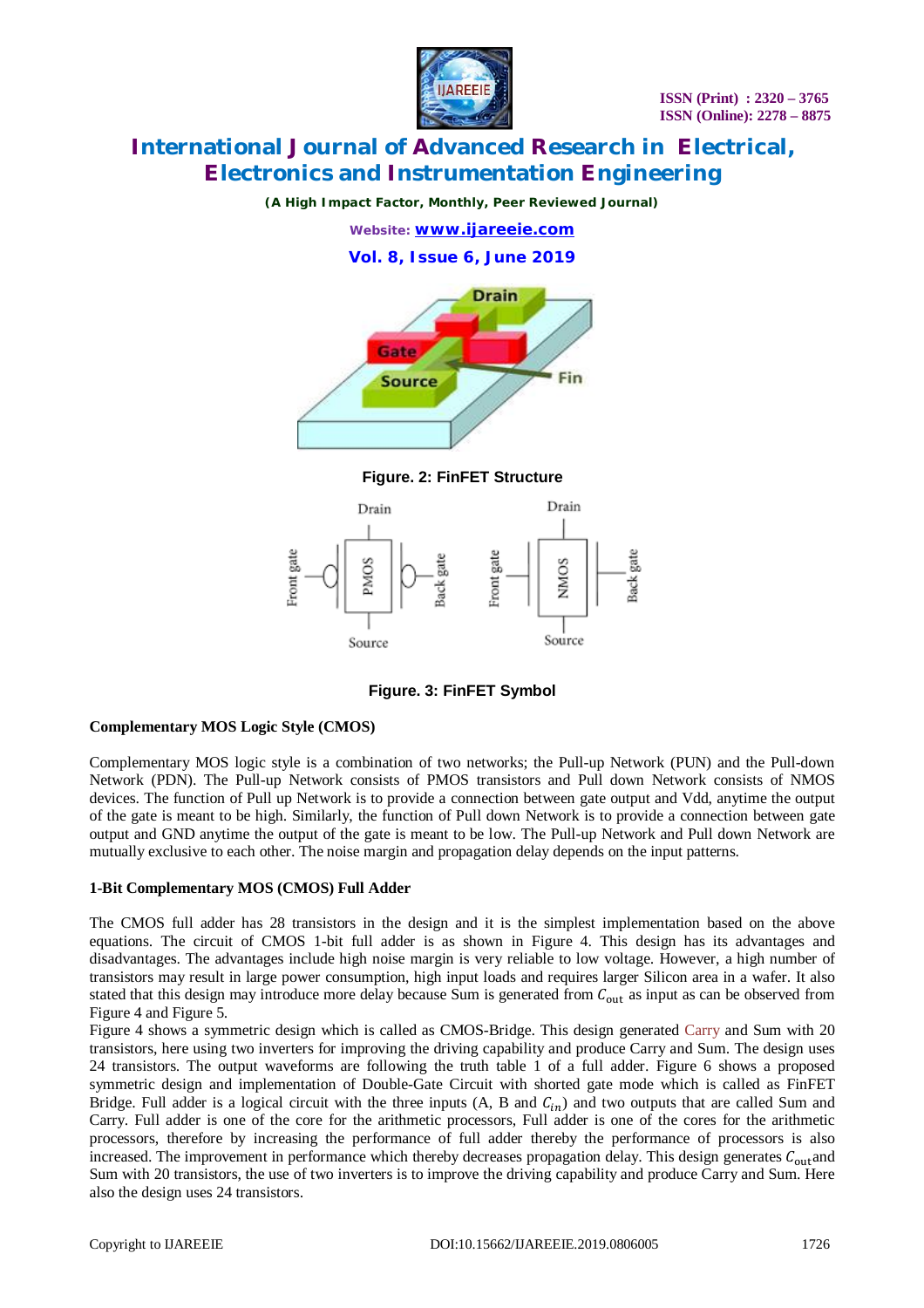

*(A High Impact Factor, Monthly, Peer Reviewed Journal)*

*Website: [www.ijareeie.com](http://www.ijareeie.com)*

**Vol. 8, Issue 6, June 2019**



**Figure-4 Schematic Diagram CMOS Full adder**





### **1-BIT FULL ADDER USING DOUBLE GATE FinFET**

Double gate FINFET technique is applied on 1-Bit Full Adder cell. Here self-determining control of the front and back gate in Double-Gate (DG) can be efficiently used to develop performance and reduce power consumption. In noncritical paths, self-determining gate control can be used to join together parallel transistors. A parallel transistor pair consists of two transistors with their source and drain terminals tied together. The second gate is added opposite to the conventional gate in Double-Gate (DG) FINFETS, which has been predictable for their prospective to superior control short channel effects, as well as to control leakage current. The operations of FINFET is recognized as short gate (SG) mode with transistor gates attached together, the independent gate (IG) mode, were self-determining digital signals are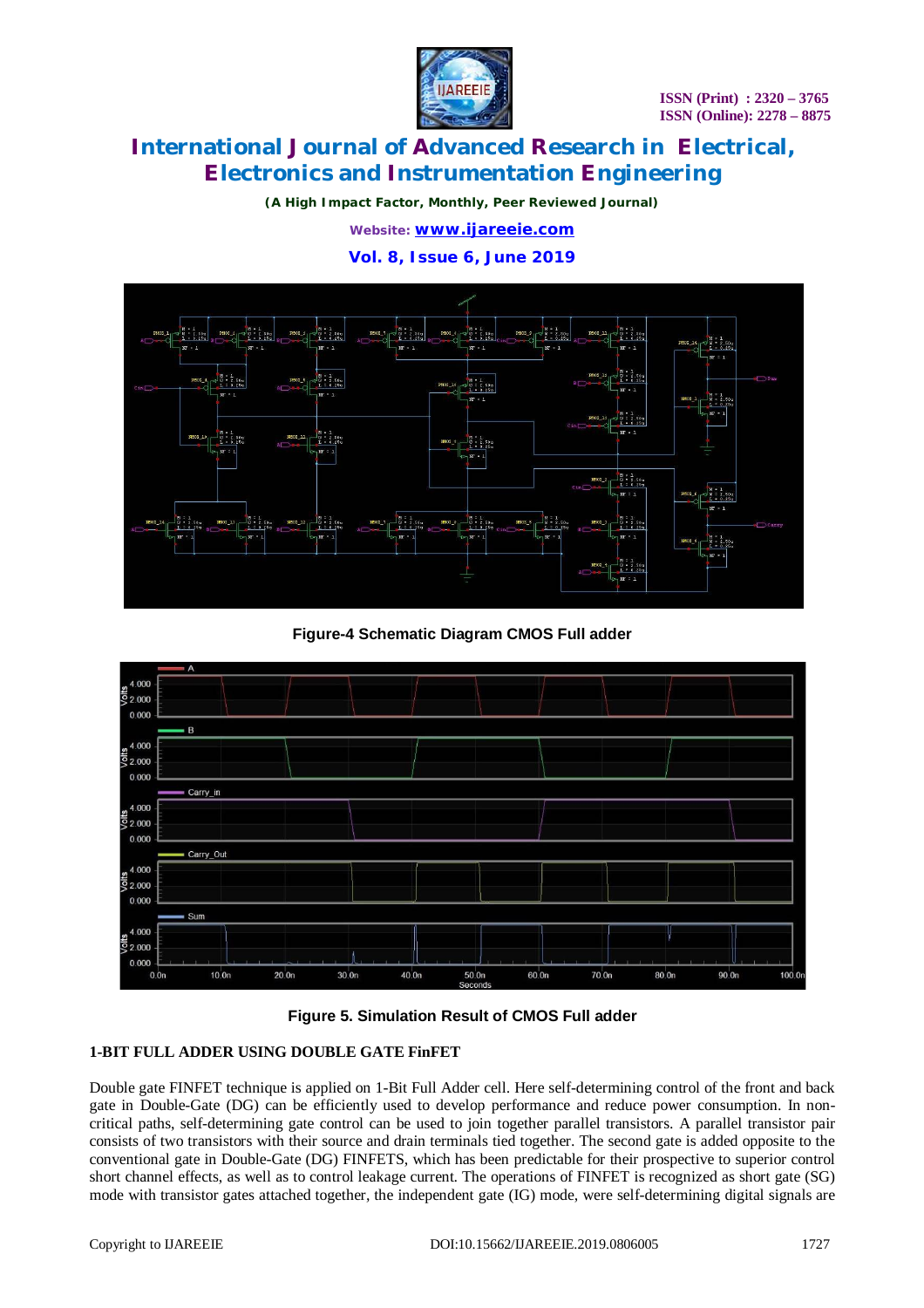

*(A High Impact Factor, Monthly, Peer Reviewed Journal)*

*Website: [www.ijareeie.com](http://www.ijareeie.com)*

### **Vol. 8, Issue 6, June 2019**

used to drive the two device gates, the low power and optimum power mode where the back gate is attached to a reverse-bias voltage to reduce leakage power and the hybrid mode, which employs an arrangement of low power and self-determining gate modes. In due to its base material the uninterrupted down in scaling of bulk CMOS creates key issues. The crucial obstacles to the scaling of bulk CMOS to 250nm gate lengths include short channel effects, optimum current, gate-dielectric leakage, and device to device variations. But FINFET based designs offer the superior control over short channel effects, low leakage and better yield in 250nm helps to overcome the obstacles in scaling The schematic of DG FINFET applied on 1-Bit Full Adder is shown in Figure 6.



**Figure 6. 1-Bit Full Adder using DG Finfet**



**Figure7. Simulation Result of 1-Bit Full Adder using DG Finfet**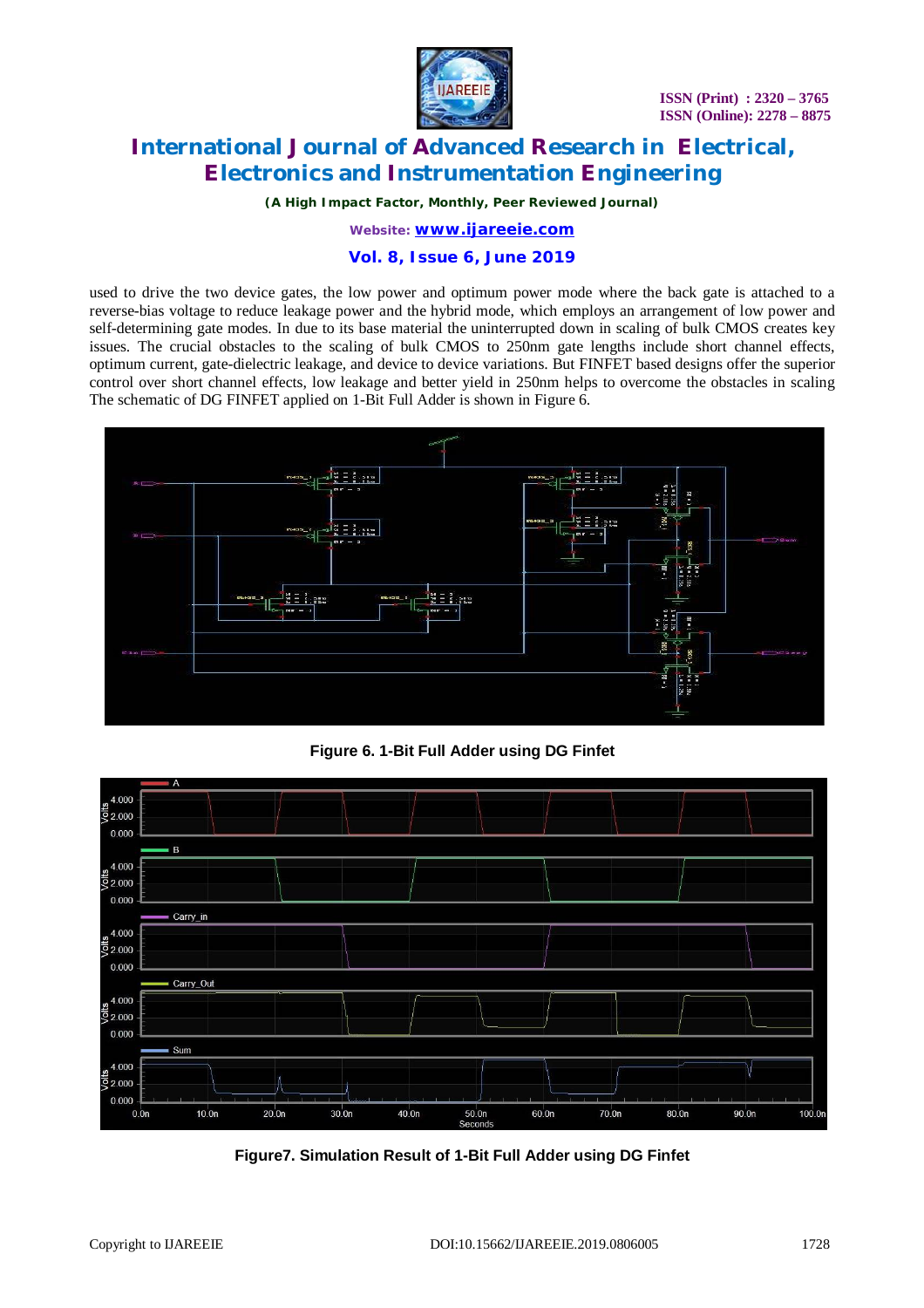

*(A High Impact Factor, Monthly, Peer Reviewed Journal)*

*Website: [www.ijareeie.com](http://www.ijareeie.com)*

#### **Vol. 8, Issue 6, June 2019**

The output waveform of 1-Bit Full Adder using DG FinFET technique is shown in figure 7. Digital CMOS circuit may have three major sources of power dissipation namely dynamic, short and leakage power. Hence the total power consumed by every Adder can be evaluated using the following equation:

$$
P_{\text{tot}} = P_{\text{dyn}} + P_{\text{SC}} + P_{\text{leak}}
$$
  
= CLV<sub>dd</sub> Vf<sub>clk</sub> + I<sub>SC</sub>V<sub>dd</sub> + I<sub>leak</sub>V<sub>dd</sub> + ... (3)

Thus for low-power design, the important task is to minimize CLV<sub>dd</sub>Vf<sub>clk</sub> while retaining the required functionality. The first term  $P_{\text{dyn}}$  represents the switching component of power, the next component  $P_{\text{SC}}$  is the short circuit power and  $P_{\text{leak}}$  is the leakage power. Whereas CL is the loading capacitance, Vf<sub>clk</sub> is the clock frequency which is actually the probability of logic 0 to 1 transition occurs (the activity factor).  $V_{dd}$  is the supply voltage, V is the output voltage swing which is equal to  $V_{dd}$  but, in some logic circuits, the voltage swing on some internal nodes may be slightly less. The current  $I_{SC}$  in the second term is due to the direct path short circuit current which arises when both the NMOS and PMOS transistors are simultaneously active, conducting current directly from supply to ground. Finally, leakage current I<sub>leak</sub> which can arise from substrate injection and sub-threshold effects, is primarily determined by fabrication technology considerations.

#### **II. SIMULATION RESULTS**

A 1-Bit Full Adder based on DG FinFET technique has been proposed. The analysis of the simulated results confirms the feasibility of the DG FinFET technique in full adder design and shows that there is a reduction of 25 to 30 percent in the value of power dissipation parameter as

compared to CMOS technique at a supply voltage of 5V. DG FinFET adders have a marginal increase in area compared to the CMOS adders, we achieved the lowest power dissipation. The simulation result is measured by TANNER EDA Tool. The Simulation result is summarized in Table 2.

| Parameters             | 1-bit Full Adder    | FinFET based Full Adder |
|------------------------|---------------------|-------------------------|
| <b>Technology Used</b> | 250nm               | 250nm                   |
| <b>Supply Voltage</b>  | 5v                  | 5v                      |
| Frequency Used         | $0.045$ GHz         | $0.045$ GHz             |
| Access Time            | 22ns                | 22ns                    |
| Delay                  | $10.31$ ns          | $9.73$ ns               |
| Efficiency             | 52.3%               | 96.56%                  |
| Leakage Power          | 2.30nW              | 0.31nW                  |
| Leakage Current        | 52.1Pa              | 34.5pA                  |
| <b>Optimum Current</b> | 8.21 <sub>u</sub> A | 3.16 <sub>u</sub> A     |
| <b>Optimum Power</b>   | 0.55Mw              | 0.15mW                  |
| Dynamic Current        | $0.05$ Na           | 0.03nA                  |
| <b>Dynamic Power</b>   | 3.30nW              | 0.61nW                  |
| <b>Operating Power</b> | 1.84Mw              | 9.76mW                  |
| Operating Current      | 0.28Ma              | 0.23mA                  |

### **Table 2: Simulation Results Summary**